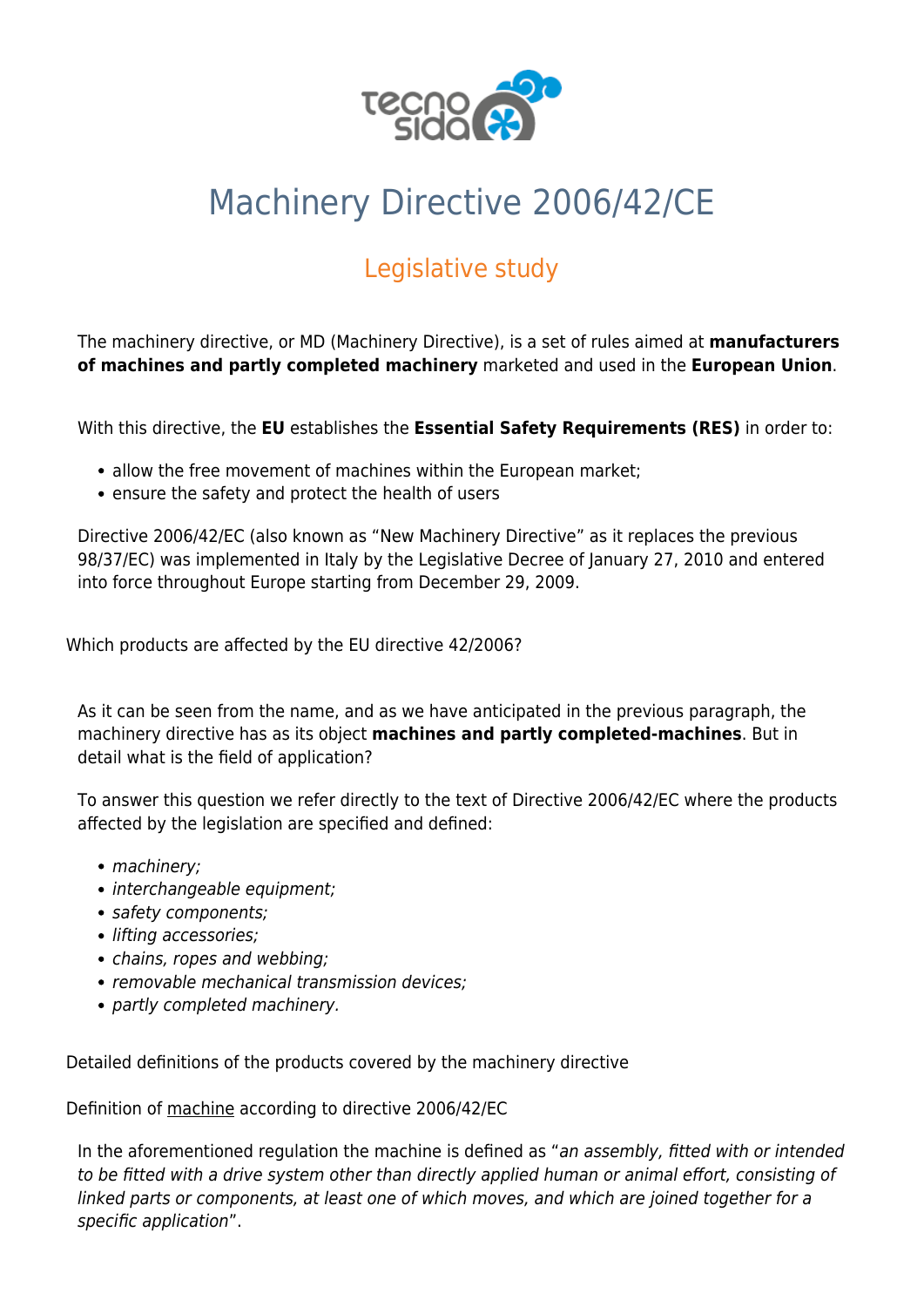In Article 2, letter a of the directive, further specifications are set out on this point. For more information, find here the [complete text of DIRECTIVE 2006/42/CE OF THE EUROPEAN](https://eur-lex.europa.eu/LexUriServ/LexUriServ.do?uri=OJ:L:2006:157:0024:0086:EN:PDF) [PARLIAMENT AND OF THE COUNCIL](https://eur-lex.europa.eu/LexUriServ/LexUriServ.do?uri=OJ:L:2006:157:0024:0086:EN:PDF).

Definition of partly completed machinery according to directive 2006/42/EC

The directive defines partly completed machinery as "an assembly which is almost machinery but which cannot in itself perform a specific application. Partly completed machinery is only intended to be incorporated into or assembled with other machinery or other partly completed machinery or equipment"

Definition of interchangeable equipment according to directive 2006/42/EC

Their definition in the norm is: "a device which, after the putting into service of machinery, is assembled with that machinery by the operator himself in order to change its function or attribute a new function, in so far as this equipment is not a tool"

Definition of safety components according to directive 2006/42/EC

The safety components according to 2006/42 are: "a component which serves to fulfil a safety function"

Definition of lifting accessories according to directive 2006/42/EC

In the text of the directive they are identified as "component or equipment not attached to the lifting machinery, allowing the load to be held, which is placed between the machinery and the load or on the load itself, or which is intended to constitute an integral part of the load and which is independently placed on the market; slings and their components are also regarded as lifting accessories"

Definition of chains, ropes and belts according to directive 2006/42/EC

The standard defines them as "chains, ropes and webbing designed and constructed for lifting purposes as part of lifting machinery or lifting accessories"

Definition of removable mechanical transmission devices according to directive 2006/42/EC

They are described, in the quoted text, as "removable component for transmitting power between self-propelled machinery or a tractor and another machine by joining them at the first fixed bearing"

Obligations of the manufacturer and requirements of the machines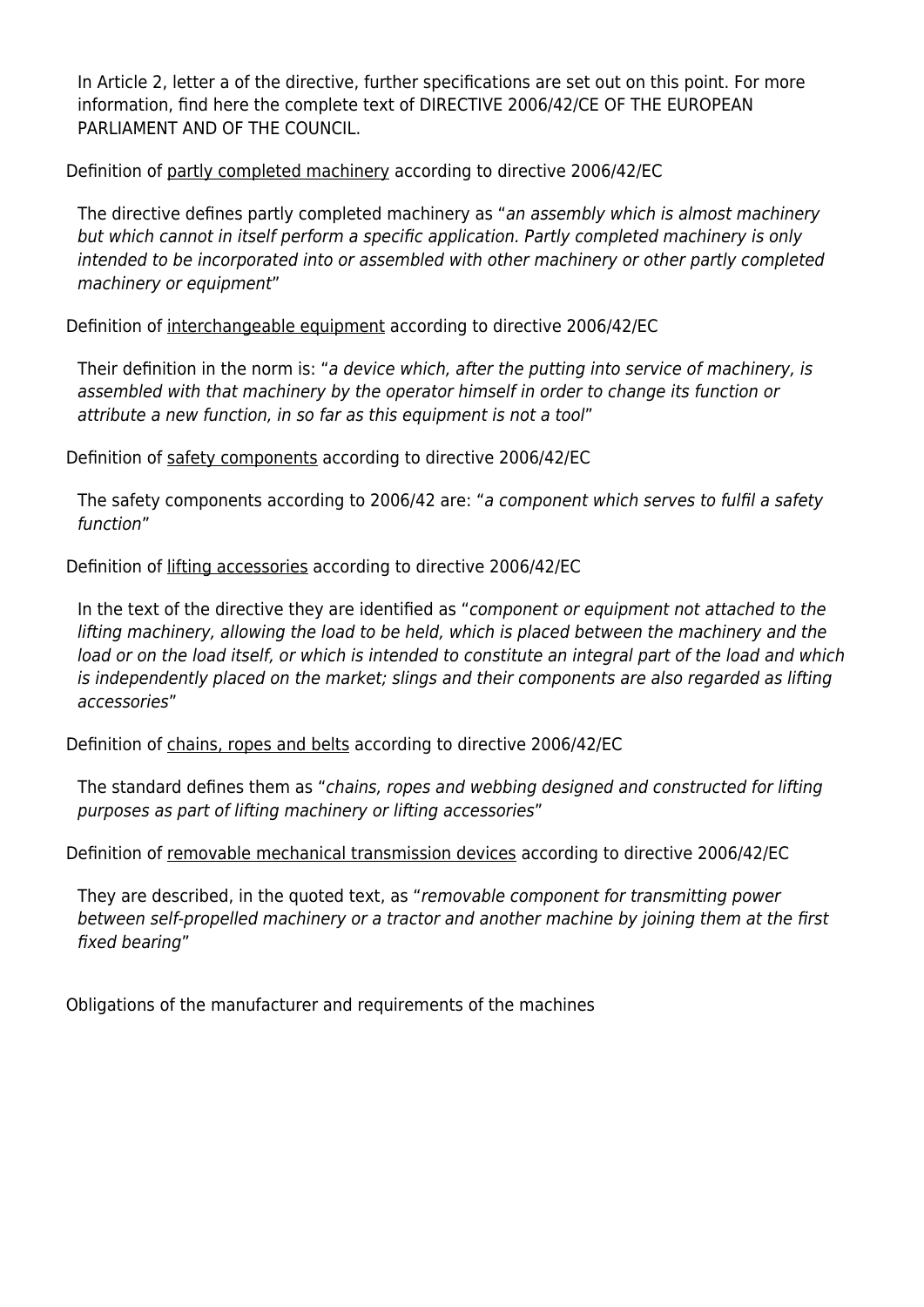

After analyzing the products covered by the machinery directive, the time has come to focus on annex 1 which specifies the **manufacturer's obligations and the safety requirements (RESS) that the machines must satisfy in order to be marketed and used within the European Community.** In fact, the [directive 2006/42/EC](https://www.tecnosida.com/machinery-directive-2006-42-ec) specifies the parameters to be used for the construction of the machines and it is established that the manufacturer has the obligation to accompany the machines with the documentation described in the following paragraphs.

The technical file according to 2006/42/EC

The Annex VII of the Machinery Directive is dedicated to the **technical file**: the technical file is a document that must include all information necessary to demonstrate that the machine meets all the **safety requirements** (RESS) present in Annex I.

The technical file must contain:

- general description of the machine
- overall and detailed drawing of the machine
- diagrams of the control circuits
- documentation referred to risk assessment
- standards and technical specifications applied
- technical report with the results of the tests carried out
- copy of the EC declaration of machine compliance and instructions.

As required by law "The technical file must be made available to the competent authorities of the Member States for at least 10 years from the date of manufacture of the machine or of the last unit produced in the case of series production. Failure to submit the technical file following a duly motivated request by the competent national authorities may constitute sufficient reason to doubt the compliance of the machine in question with the essential safety and health protection requirements. "

We will discuss this in the section dedicated to the organs supervision and sanctions.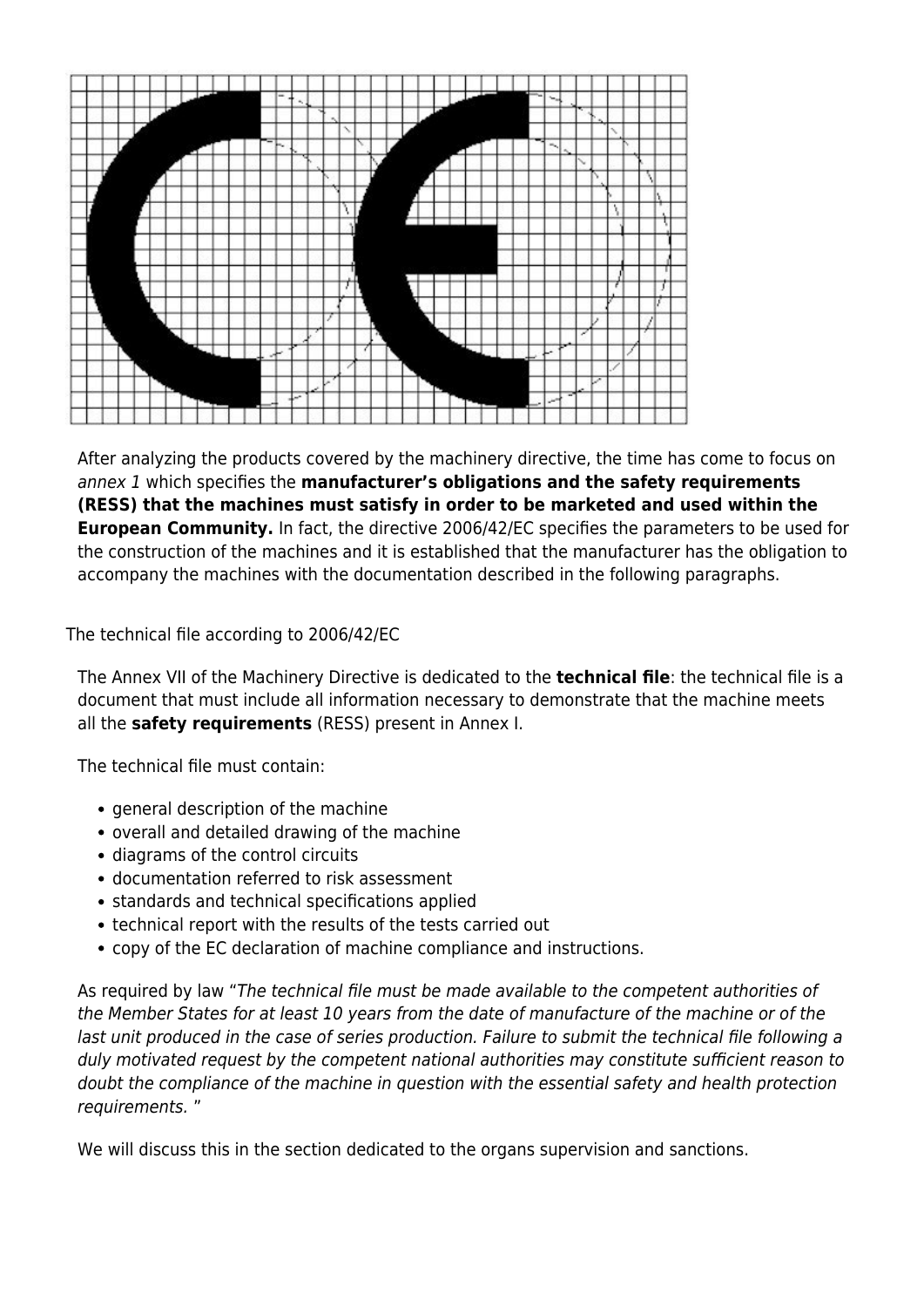Instruction manual for use and maintenance according to 2006/42/EC

The **manual**, together with other sources of information present on the machine (such as signs, signaling devices and man-machine interfaces), provides the user with all the information necessary for using the machine in safe conditions. As required in point 1.7.4 of Annex I (Essential Health and Safety Requirements) of the [Machinery Directive](https://eur-lex.europa.eu/LexUriServ/LexUriServ.do?uri=OJ:L:2006:157:0024:0086:EN:PDF), it must be translated into the official Community language of the Member State in which the machine is placed on the market or put into service and must contain at least the following information:

- the business name and full address of the manufacturer and of his authorized representative;
- the designation of the machinery as marked on the machinery itself, except for the serial number;
- the EC declaration of conformity, or a document setting out the contents of the EC declaration of conformity;
- a general description of the machinery;
- the drawings, diagrams, descriptions and explanations necessary for the use, maintenance and repair of the machinery and for checking its correct functioning;
- a description of the workstation(s) likely to be occupied by operators;
- a description of the intended use of the machinery;
- warnings concerning ways in which the machinery must not be used that experience has shown might occur;
- assembly, installation and connection instructions, including drawings, diagrams and the means of attachment and the designation of the chassis or installation on which the machinery is to be mounted;
- instructions relating to installation and assembly for reducing noise or vibration;
- instructions for the putting into service and use of the machinery and, if necessary, instructions for the training of operators;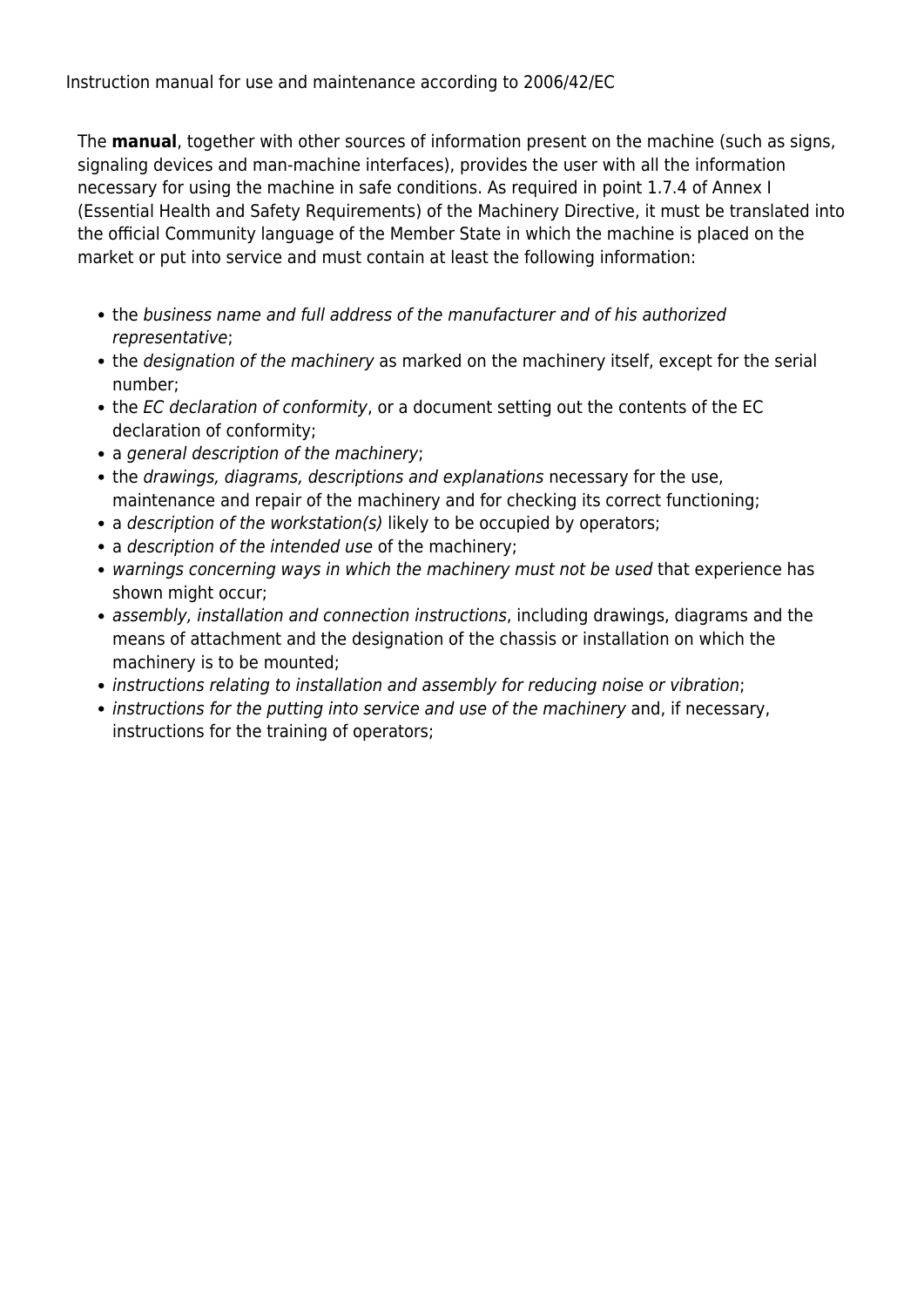

### **CATRIDGES FILTER MOD. DUSTdown ® FCA/12**



- information about the residual risks that remain despite the inherent safe design measures, safeguarding and complementary protective measures adopted;
- instructions on the protective measures to be taken by the user, including, where appropriate, the personal protective equipment to be provided;
- the essential characteristics of tools which may be fitted to the machinery;
- the conditions in which the machinery meets the requirement of stability during use, transportation, assembly, dismantling when out of service, testing or foreseeable breakdowns;
- instructions with a view to ensuring that transport, handling and storage operations can be made safely, giving the mass of the machinery and of its various parts where these are regularly to be transported separately;
- the operating method to be followed in the event of accident or breakdown:
- if a blockage is likely to occur, the operating method to be followed so as to enable the equipment to be safely unblocked; L 157/48 Official Journal of the European Union EN 9.6.2006
- the description of the adjustment and maintenance operations that should be carried out by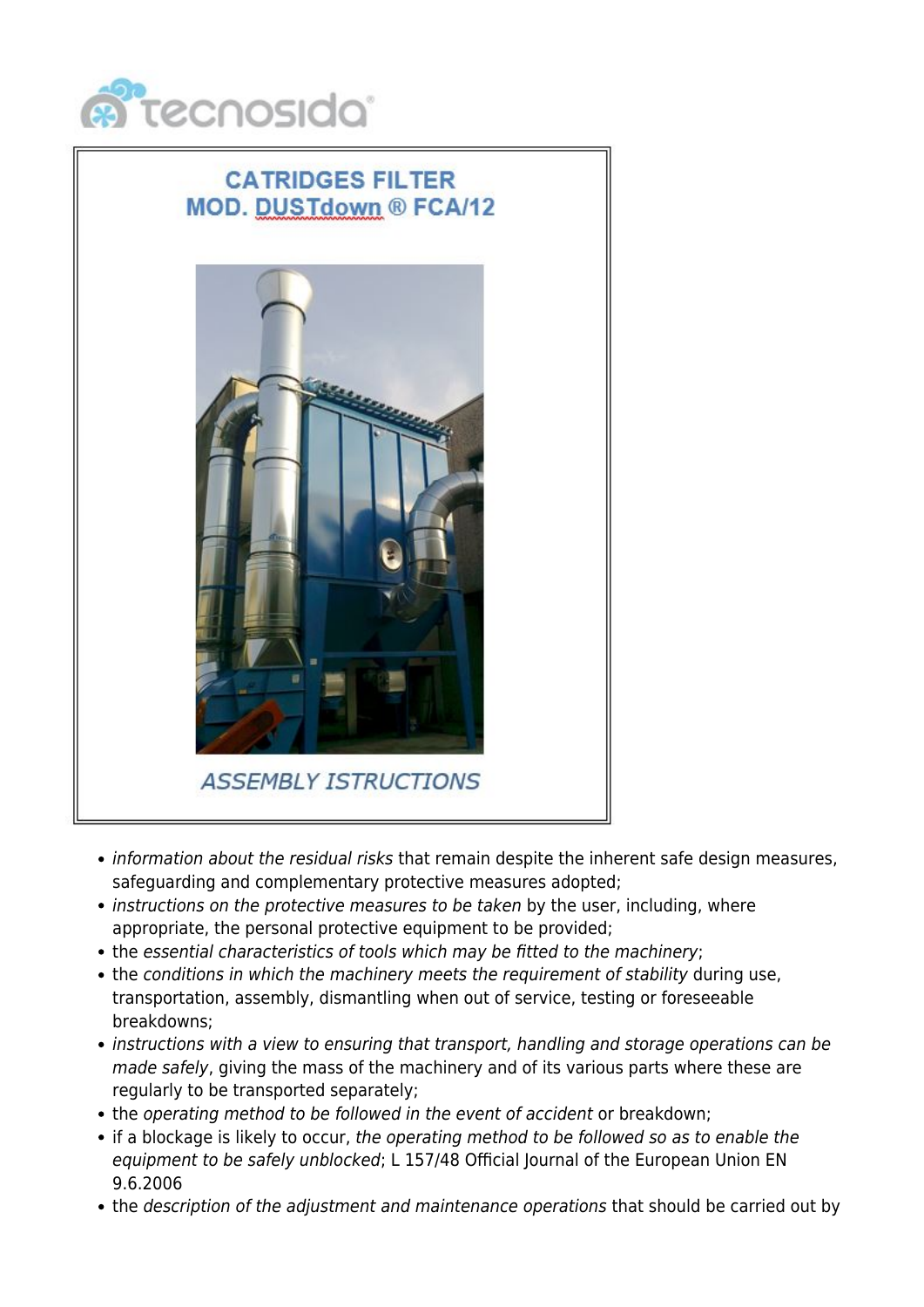the user and the preventive maintenance measures that should be observed;

- instructions designed to enable adjustment and maintenance to be carried out safely,including the protective measures that should be taken during these operations;
- the specifications of the spare parts to be used, when these affect the health and safety of operators;

information on airborne noise emissions;

where machinery is likely to emit non-ionising radiation which may cause harm to persons,in particular persons with active or non-active implantable medical devices, information concerning the radiation emitted for the operator and exposed persons

The **instructions** play a fundamental role in **safeguarding the health of the operators** and for this reason they must be drawn up before the machine is placed on the market and/or put into service. As required by the machinery directive, the manufacturer/distributor must ensure that the end user receives these instructions. Given the importance of the information for use, their preparation is regulated by various rules which over the years have complemented the provisions in point 1.7.4 of Annex I of the machinery directive. Among them we find:

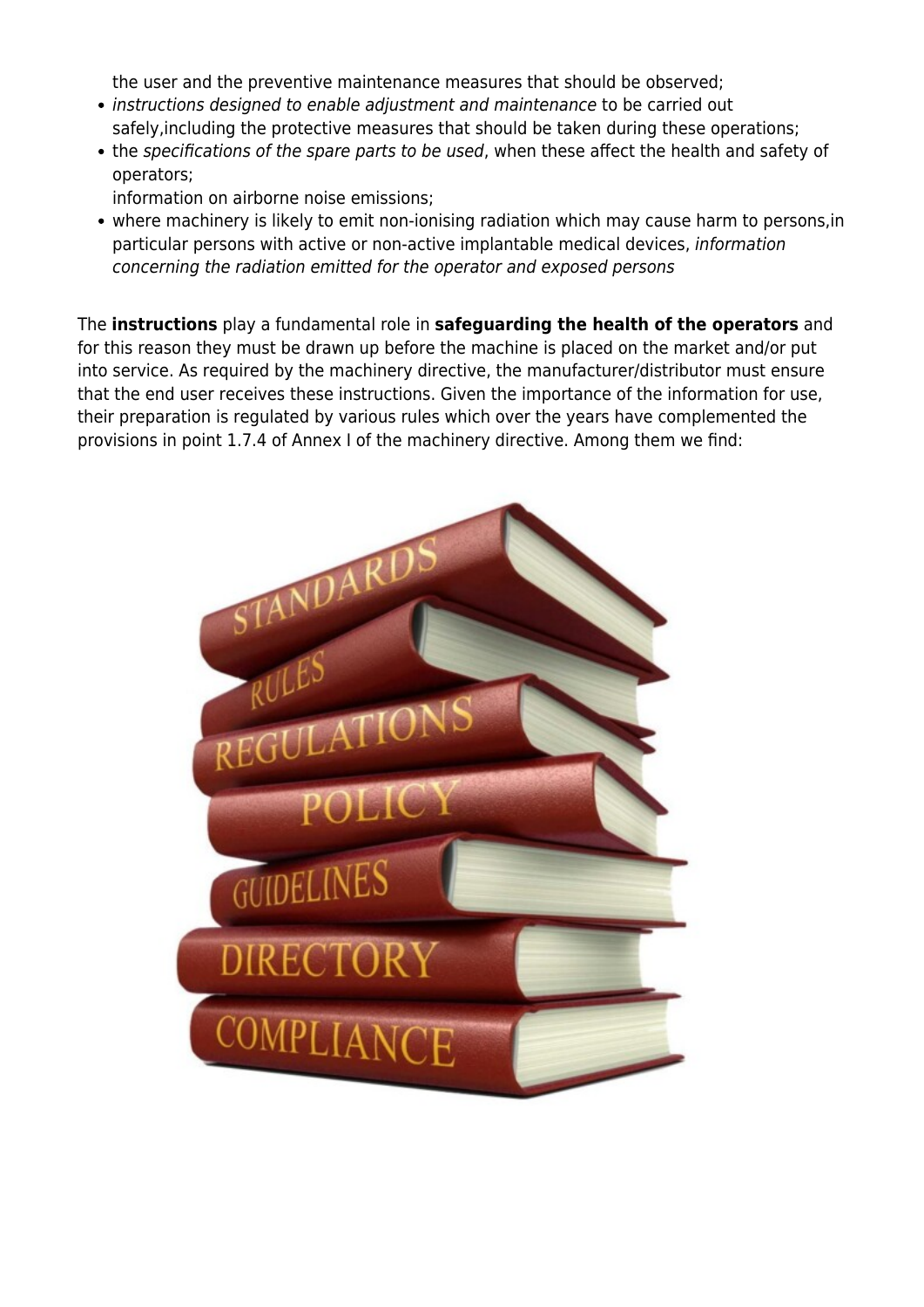- ISO 12100: 2010 "Safety of machinery General design principles Risk assessment and risk reduction": defines the general design methods and the principles that manufacturers must follow for risk assessment and risk reduction. The drafting of the instruction manual is closely linked to the risk assessment as the latter allows identifying the hazards and estimating the risks that arise during the life cycle of the machine. The goal is to eliminate these dangers/get to sufficiently reduce risks
- CEI EN 82079-1: 2013 (IEC 2012) "Preparation of information for use (instructions for use) of products – Part 1: Principles and general requirements": provides general principles and detailed requirements for the creation of all types of instructions for use intended for any product. Among them we also find those relating to the construction of machines and semimachines
- ISO 20607: 2019 "Safety of machinery Instruction manual General drafting principles": specifies in detail the requirements that an instruction manual must have for the products falling within the scope of the Machinery Directive

What is a declaration of conformity according to 2006/42/EC ?

The **declaration of conformity** is the act whereby the manufacturer declares, under his own personal responsibility, that the product complies with the essential safety requirements of [Directive 2006/42/EC.](https://eur-lex.europa.eu/LexUriServ/LexUriServ.do?uri=OJ:L:2006:157:0024:0086:EN:PDF)

This document must be typed or clearly written in the same language as the original instructions for use and must be accompanied by a translation in the language of the country of use. The declaration can be inserted in the instructions for use or it can be a separate document, and must contain the following elements:

- business name and full address of the manufacturer and, where appropriate, his authorised representative;
- name and address of the person authorised to compile the technical file, who must be established in the Community;
- description and identification of the machinery, including generic denomination, function, model, type, serial number and commercial name
- a sentence expressly declaring that the machinery fulfils all the relevant provisions of Machine Directive and where appropriate, a similar sentence declaring the conformity with other Directives;
- where appropriate, the name, address and identification number of the notified body which carried out the EC type-examination referred to in Annex IX and the number of the EC type-examination certificate;
- where appropriate, the name, address and identification number of the notified body which approved the full quality assurance system referred to in Annex X;
- where appropriate, a reference to the harmonised standards used;
- where appropriate, the reference to other technical standards and specifications used;
- the place and date of the declaration;
- the identity and signature of the person empowered to draw up the declaration on behalf of the manufacturer or his authorised representative.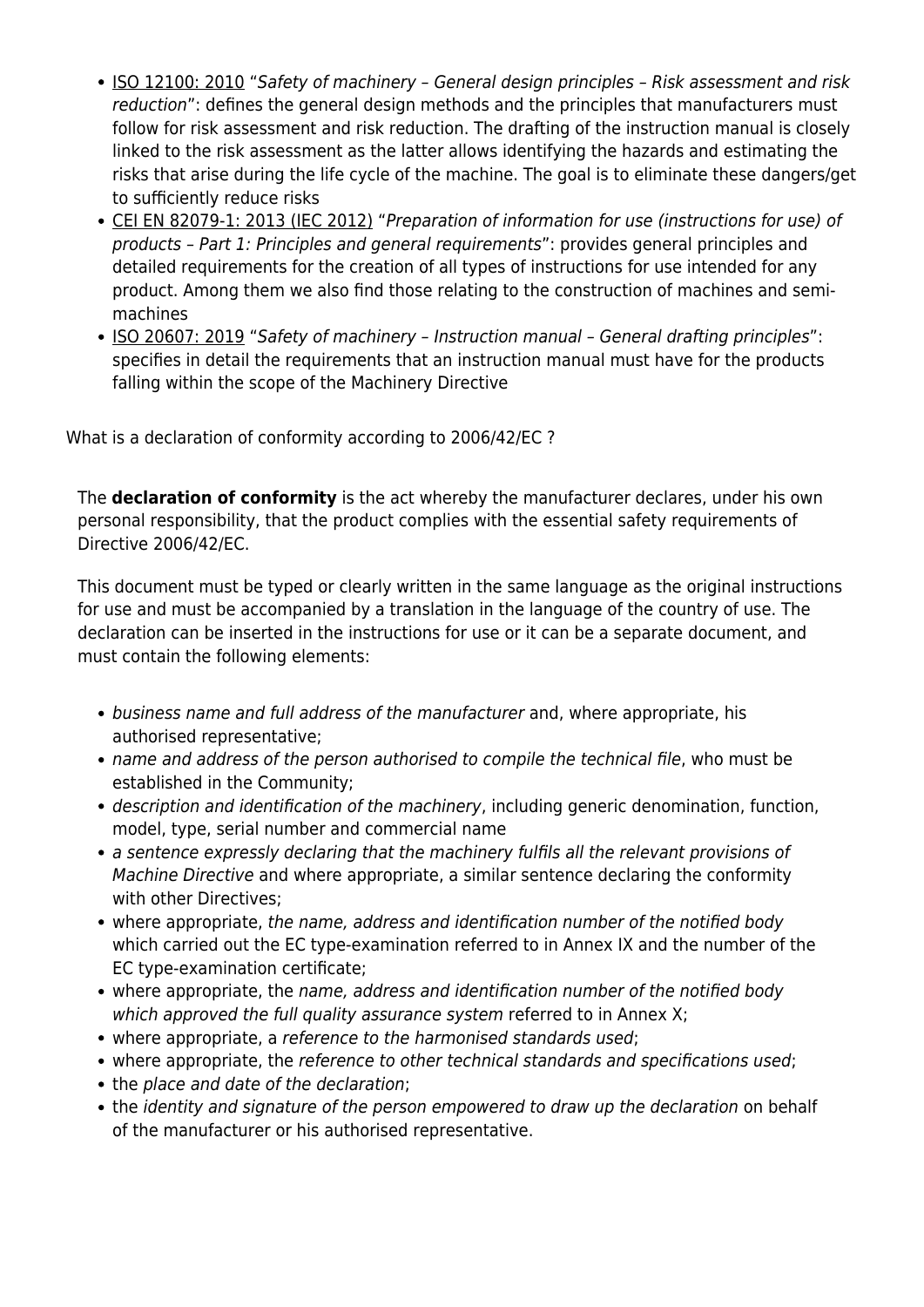

Manifacturer: Tecnosida s.r.l.

Address: Via Cristoforo Colombo, 64 20841 Carate Brianza (MB)

Name and address of the person authorised to exhibit the relevant technical documentation:

| Name:                      | Andrea Bidinotto           |  |  |  |  |  |  |
|----------------------------|----------------------------|--|--|--|--|--|--|
| Address:                   | Via Cristoforo Colombo, 64 |  |  |  |  |  |  |
|                            | 20841 Carate Brianza (MB)  |  |  |  |  |  |  |
| Declares that the machine: |                            |  |  |  |  |  |  |
| <b>DESCRIPTION</b>         | ACCH                       |  |  |  |  |  |  |

#### **SSIEME DI APPARECCHIATURE PER L'ASPIRAZIONE E TRATTAMENTO ARIA MEDIANTE FILTRO A MANICHE**

| <b>SERIAL NUMBER</b> | 1925510000     |  |  |  |
|----------------------|----------------|--|--|--|
| MODEL                | <b>FMA/130</b> |  |  |  |
| <b>YEAR</b>          | 2019           |  |  |  |
| OUR ORDER NO.        | 2019/255       |  |  |  |

is in compliance with the following directives and standards:

| 2006/42/CE              | Machinery Directive relating to saferty machines                                                                                               |
|-------------------------|------------------------------------------------------------------------------------------------------------------------------------------------|
| 2014/35/CE              | Low Voltage Directive relating to electrical safety                                                                                            |
| 2014/30/CE              | Electromagnetic Compatibility Directive                                                                                                        |
| 2011/65/CE              | RoHS directive regarding the restriction of the use of certain hazardous substance                                                             |
| CEI EN 60204/1          | Safety Machine - Electrical equipment of the machine                                                                                           |
| UNI EN ISO 12100 1-2    | Safety Machine - General principles for design - Risk assessment and reduction;                                                                |
| UNI EN 11304-1          | Treatment plants for particulate matter, mists, aerosols and volatile organic<br>compounds (VOC) - Minimum performance and design requirements |
| UNI EN ISO 16911-1:2013 | Stationary source emissions - Manual and automatic determination of velocity and<br>volume flow rate in ducts                                  |

In addition, Tecnosida declares that the relevant technical dossier has been compiled in accordance with the directive 2006/42/CE (attachment VII, part A).

In response to a reasoned request by the competent authorities, Tecnosida undertakes to transmit the relevant information regarding the machinery in the present document. The validity of this declarations subject to the execution of maintenance in compliance with the provisions in the "Use and Maintenance" booklet and the use of original spare parts.

| Carate Brianza, 18 / 09/ 2019                                   |  |  |  |  |       |  |                                                                                  |           |  | Technical representative<br>Andrea Bidinotto |  |  |  |                                                                   |                                                                                                       |
|-----------------------------------------------------------------|--|--|--|--|-------|--|----------------------------------------------------------------------------------|-----------|--|----------------------------------------------|--|--|--|-------------------------------------------------------------------|-------------------------------------------------------------------------------------------------------|
| Tecnosida srl<br>Via C.Colombo, 64<br>20841 Carate Brianza (MB) |  |  |  |  |       |  | Partita IVA IT 00784370967<br>Codice Fiscale 04597580150<br>CCIAA MB 04597580150 |           |  |                                              |  |  |  | T +39 0362 237 794<br>F +39 0362 235 708<br>Cap. Soc. 10 000 i.v. | <b>AZIENDA CON SISTEMA</b><br>DI GESTIONE QUALITÀ<br><b>CERTIFICATO DA DNV GL</b><br>$= 150$ 0001 $=$ |
| w                                                               |  |  |  |  | T E C |  |                                                                                  | $O_S I D$ |  |                                              |  |  |  |                                                                   |                                                                                                       |

The Directive requires that the drafting of the declaration of compliance should be performed by a notified body only if the machine falls between the categories present in Annex IV (such as, for example, some types of saws or presses). In this case we speak of an EC type examination, or the procedure according to which a notified body verifies and certifies that a representative model of a machine in Annex IV meets the requirements of Directive 2006/42/EC. For all other machines, a self-certification is sufficient with which the manufacturer declares their compliance with the requirements of the Directive and any additional legislation that may be applicable to it.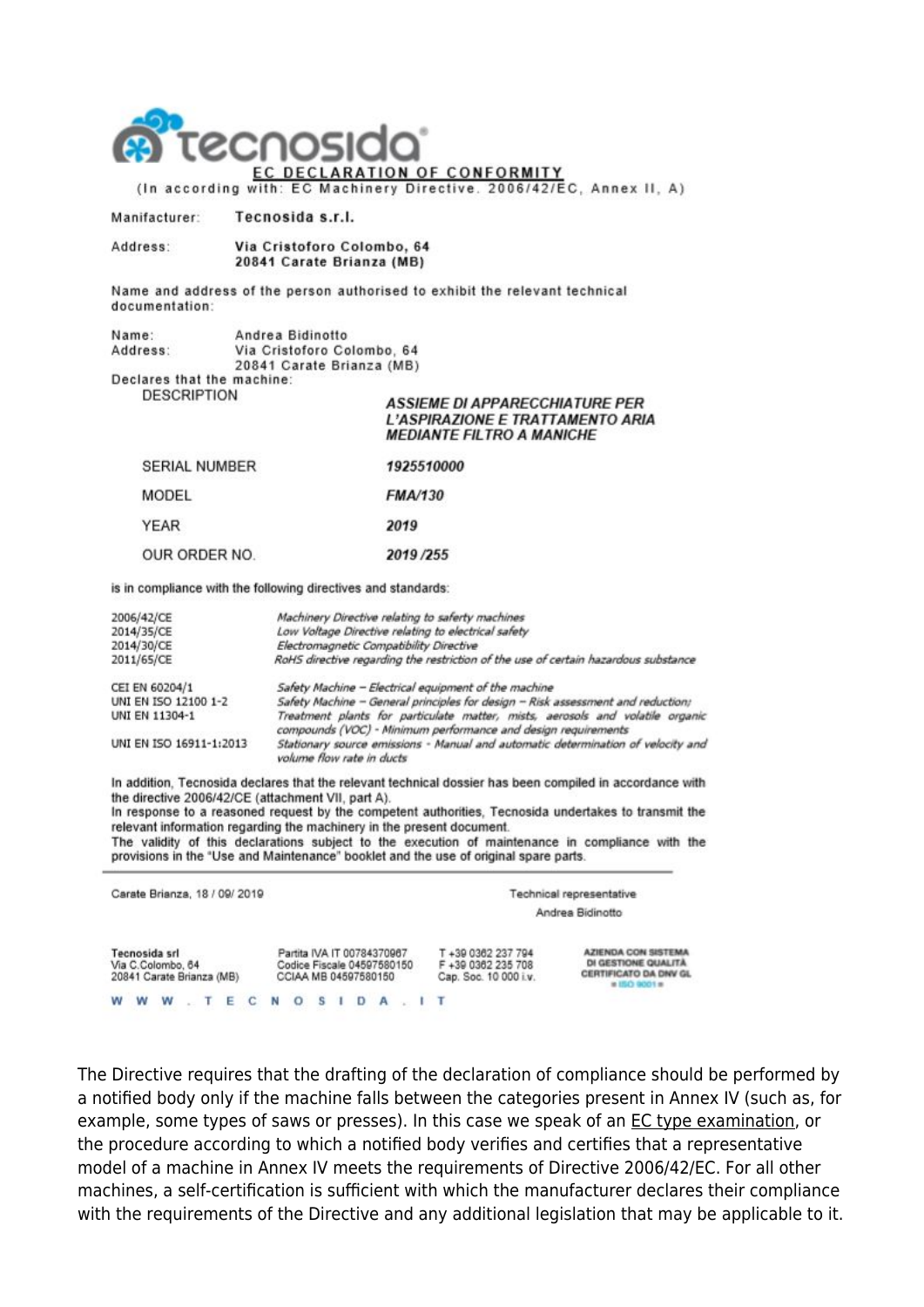The **CE marking** is affixed to machinery deemed to comply with the Machinery Directive and with it the manufacturer/distributor assumes responsibility for the product, allowing access to the market and free movement. This system allows the competent authorities to identify noncompliant products.



As established by the directive in Annex 1, each machine must bear the following information in a "visible, legible and indelible" manner: company name and address of the manufacturer, CE marking, designation of the machine and series or type, year of construction. In the event that the machine is intended for use in a [potentially explosive area](https://www.tecnosida.com/eu-directive-atex-34-2014), it must bear: [Brand Ex,](https://www.tecnosida.com/atex-ventilation-systems) group to which the dangerous substance being considered belongs, category of the environment in which the equipment is located (M1, M2 for mines or 1,2,3 in environments other than mines) and the type of dangerous pollutant found in the environment ( $G = gas$ ,  $D = dust$ ). Annex 1 of the directive also establishes that the method of applying the marking must be permanent as well as the connection to the machine (welding, riveting or gluing).

It is therefore usually printed on a metal or adhesive plate which is applied to the machine and which contains the information relating to the manufacturer, the machine and the CE mark. The latter must then respect the proportions set out in Annex III of the directive. For more details on this, please keep the machinery directive as a reference.